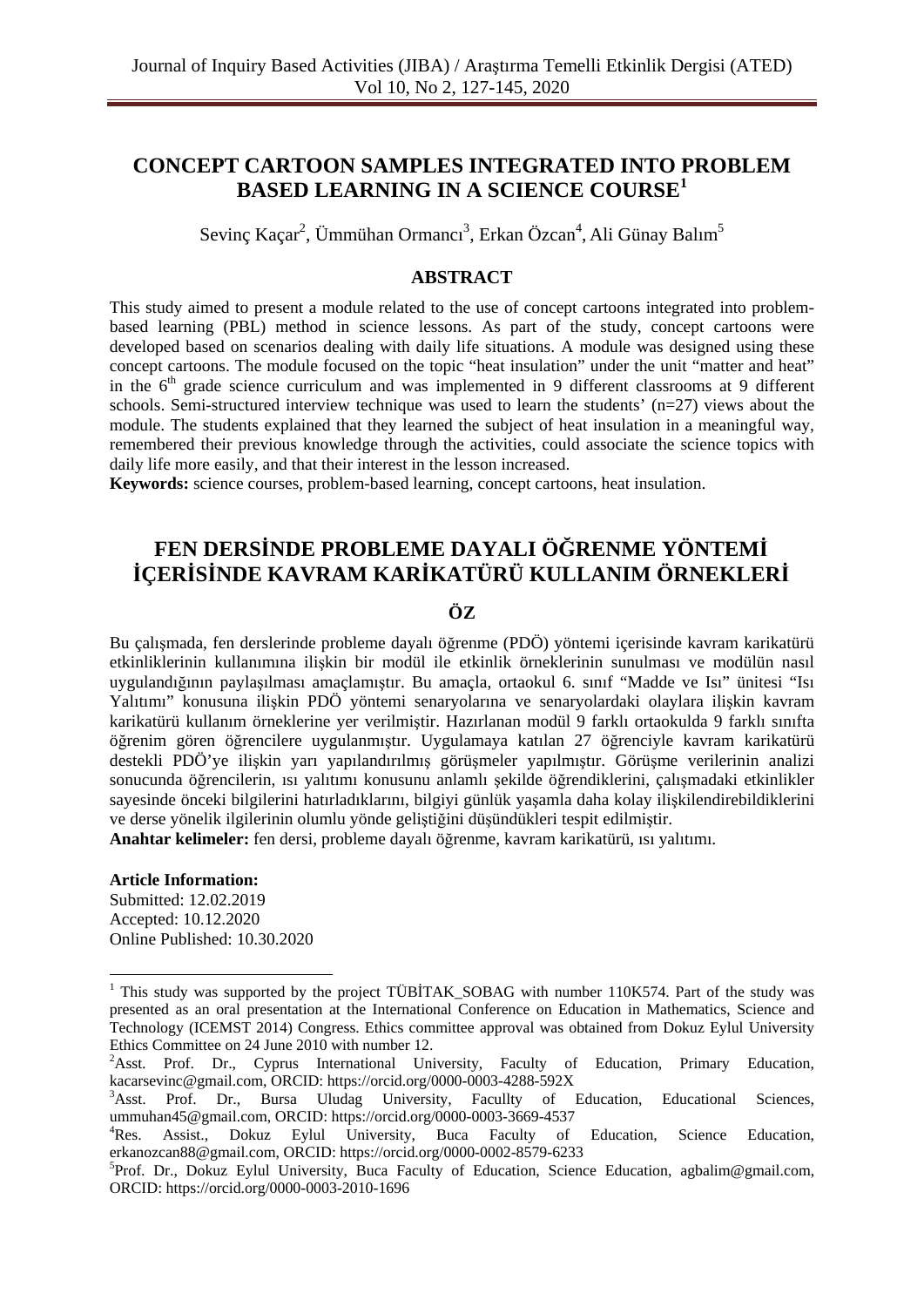### **INTRODUCTION**

Rapid developments in information, communication, and technology have caused a change in the vision of science education. This new vision aims to educate students as science literate individuals with social and higher order thinking skills such as creativity, inquiry, and collaboration. Aligned with this goal and vision, pedagogical approaches that allow students to take ownership during the learning process have been used in science education. Several research studies have examined the effectiveness of student-centered pedagogical approaches such as cooperative learning, problem-based learning, inquiry-based learning, argumentation-based learning, and techniques such as concept cartoons, concept maps, and mental maps (Arts et al., 2002; Kaçar, 2019; Ormancı, 2018; Özdemir & Eryılmaz, 2019; Saputra et al., 2019; Varlı & Uluçınar-Sağır, 2019; Yaman, 2019). One of these methods, problem-based learning, is the focus of this paper. Problem-based learning (PBL) is a strategy that allows students to participate in the learning process actively and to take their own responsibilities.

#### **Problem-Based Learning**

PBL engages students in investigating a meaningful problem, identifying the known information and the constraints of the problem, searching for solution methods, and reflecting on the solution strategies (Arts et al., 2002; Berkel & Schmidt, 2000). Students usually work in small groups to solve real life related problems collaboratively. During the learning process, students are firstly presented halfestablished problems from real life. They examine the problem by considering its context and identify the knowledge necessary to solve the problem. Next, they conduct research to expand their knowledge and try to find solution methods. In the last stage, students share their solutions with the other students and receive their feedback (Chung & Chow, 2004). Students present their solution methods drawing on their present knowledge, experiences, and research on the problem. During the PBL lessons, the teacher acts as a facilitator, makes students' thinking visible, and poses questions to solicit reflections (Barron & Darling-Hammond, 2008).

The PBL process promotes critical thinking, reflection, and experimentation. In the  $21<sup>s</sup>$ century, students need higher order thinking skills, self-regulated learning habits, and problem-solving abilities (Barron & Darling-Hammond, 2008; Malmia et al., 2019; Savery, 2006). The PBL method can offer students opportunities to develop these  $21<sup>st</sup>$  century skills as well as help them enhance their conceptual learning and social skills such as working collaboratively with other students (Hmelo, 1998; Herron & Major, 2004; Fidan & Tuncel, 2019).

PBL lessons can be enriched by integrating different instructional techniques into the lesson design to make the content more meaningful and interesting for secondary school students (Atan et al., 2005; Kaçar, 2012). It is believed that supporting PBL through the use of other teaching techniques will be useful for increasing students' interest as well as identifying and overcoming their misconceptions. Accordingly, this study integrated concept cartoons into PBL method in a series of science lessons.

# **Concept Cartoons**

Concept cartoons are visual materials composed of cartoon characters discussing real life issues by offering different perspectives and are frequently used in science education (Coll et al., 2005; Keogh & Naylor, 2000; Yilmaz, 2020). Özyılmaz-Akamca et al. (2009) considered concept cartoons as drawings where misconceptions or thinking ways of students are discussed by human or animal figures. In concept cartoons, the questions or opinions of three or more characters related to a daily event are presented. Since cartoon characters are in equal status related to their points of view, students are encouraged to reveal their current conceptions of the related science topics (Allen, 2006; Özdemir & Eryılmaz, 2019; Woolman, 2019). When concept cartoons are used in a class environment, the cartoon characters put forward their alternative points of view related to a scientific situation and then the students are invited to get involved in the discussion with the cartoon characters (Akbaş & Kılıç, 2019; Keogh & Naylor, 2000). Concept cartoons encourage students to defend their arguments with evidence as they participate in the class discussion. They can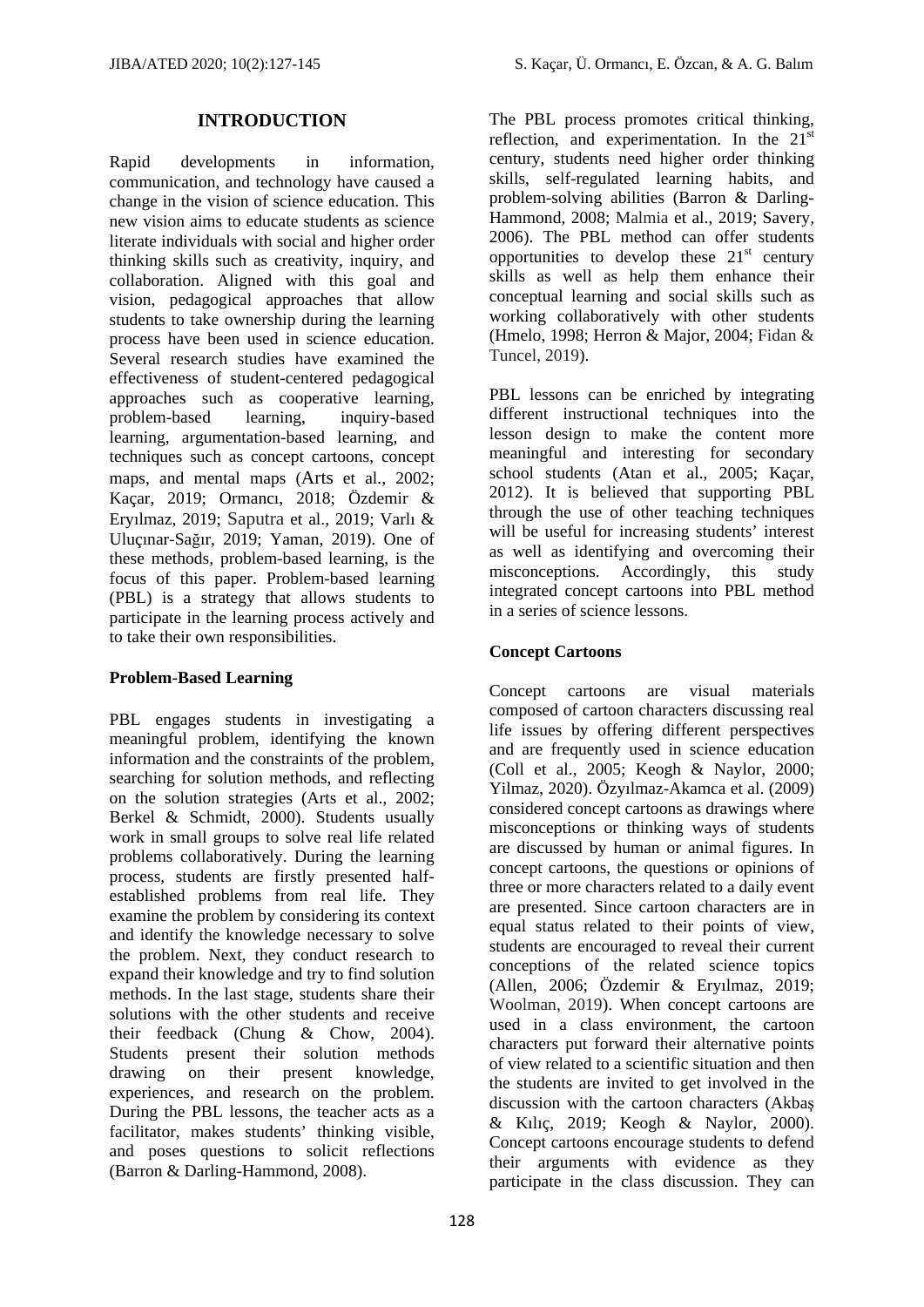also reveal and deal with misconceptions about the science concepts (Özyılmaz-Akamca et al., 2009). For these reasons, using concept cartoons in science lessons is a promising instructional strategy to increase students' conceptual understanding.

A related literature review has revealed that there are quite a few studies in which PBL and concept cartoons are used together as supportive of each other (Balim et al., 2016; Jamal et al., 2019). Considering that secondary school students have difficulty in determining the problem in a real life scenario, presenting problems in the context of a concept cartoon might help students better make sense of the problem situations. Accordingly, this study aimed to present a module and effective examples of concept cartoons integrated into the PBL method in science lessons and to examine how they were implemented in the classroom. Within this scope, students' views towards concept cartoon integrated problembased learning were examined. The module shared in this paper was designed as part of a larger project. Before presenting the module in detail, some background information about the project will be shared.

# **Contextual Background of the Module**

The module that is introduced in this article was developed as part of a project titled "Studying the Effects of Using Concept Cartoons Integrated into PBL Methods in Science and Technology Teaching." The project was supported by The Scientific and Technological Research Council of Turkey (TUBITAK) under the program "Scientific and Technological Research Projects" and was completed between April 2010 and April 2013. The project examined the effects of using concept cartoons integrated into PBL in science lessons on conceptual learning, problem solving, and critical thinking skills of the sixth grade students.

For this purpose, the project team (included the authors of this paper) designed four PBL science modules for the sixth grade students. The modules focused on the "matter and heat" unit and included 16 lesson plans. Two separate booklets containing PBL activities with concept cartoons were developed, one being teacher's guidebook and the other one being students' activity booklet. These booklets were shared with the project teachers who were selected on the bases of being volunteer and teaching three equivalent sixth grade classes. Nine science teachers from nine different schools participated in the project (each teacher had three classes, making 27 classes in total). The teachers participated in project workshops to learn about concept cartoons and PBL and how to use both approaches in the science lessons.

The project employed a quasi-experimental research design with pre-test/post-test control group. The science lessons of the "matter and heat" unit were taught in 27 classes including 553 sixth grade students in Izmir province of Turkey and its districts. Each project teacher taught science lessons in two experimental and one control group for 4 weeks (4 hours in each week). In one of the experimental groups (experimental group 1), concept cartoons integrated into PBL modules were used. In the other experimental group (experimental group 2), the lessons were taught with PBL modules without concept cartoons. In the control group, the teachers used their regular science lessons that included neither PBL nor concept cartoons.

Results of the project showed that there is a significant positive relationship between students' inquiry-based learning skills and problem solving skills (Özcan et al., 2017) and that students' inquiry-based learning skill perception scores are in favor of the experimental groups (Balım et al., 2016). It was also found that there was a significant difference in favor of experimental groups in terms of problem solving skills (Balım et al., 2015). The project team examined the views of the participating teachers and students through semi-structured interviews at the end of the project. Results showed that according to the project teachers, concept cartoons integrated into PBL enhanced students' critical thinking skills, inquiry-based learning skills, and ability to connect science concepts with real life (Balim et al., 2014). Students in the experimental groups expressed the views that they were more willing to participate in the lessons; they had productive discussions; and they had a better grasp of the science concepts taught in the project lessons. The positive findings of the project suggest that sharing its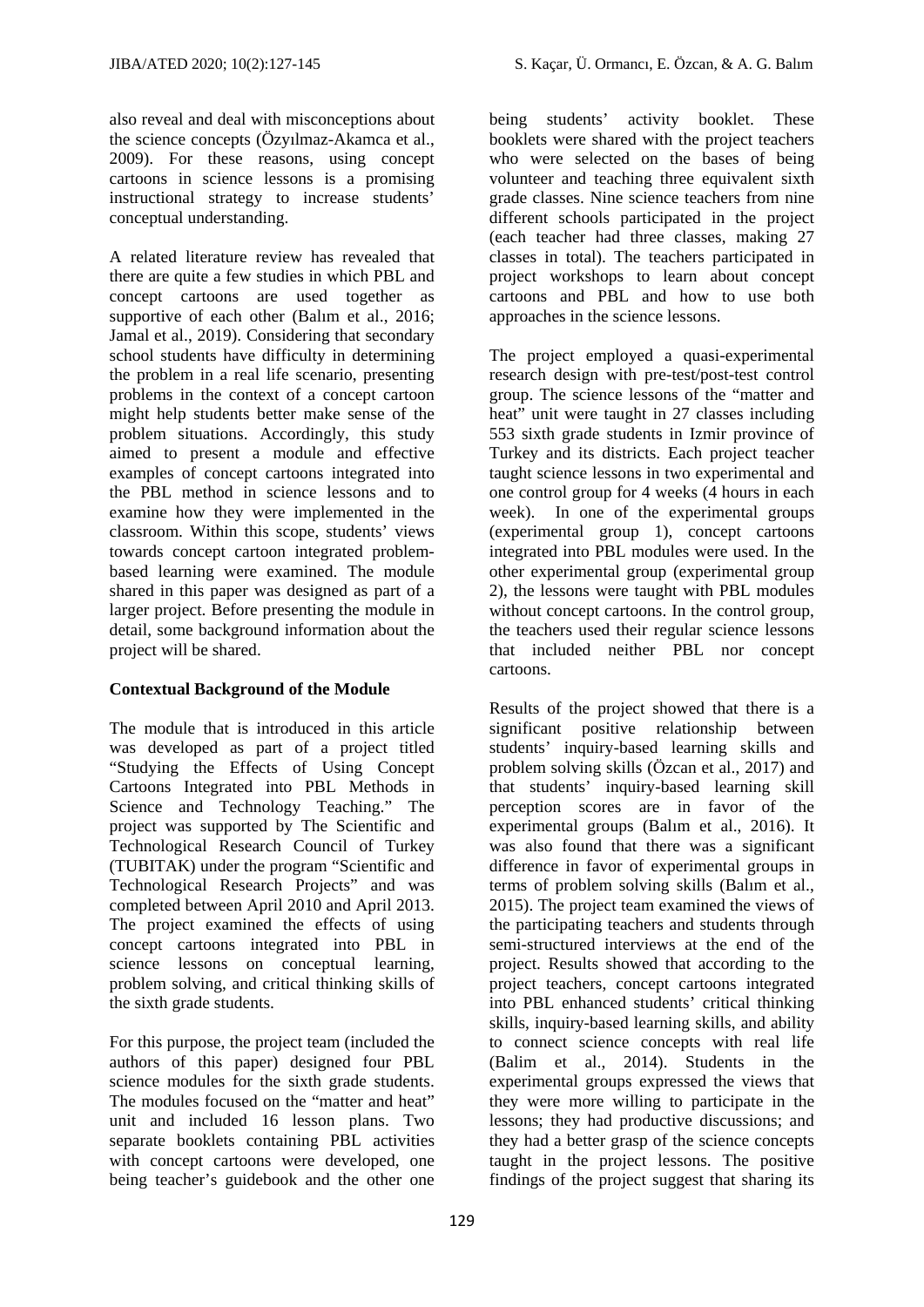teaching materials with the science educators may help spread the use of concept cartoons integrated into PBL method in more classrooms and more students can benefit from these lessons.

# **PLANNING THE MODULE**

"Let's prevent heat loss" is one of the modules developed as part of the larger project explained above and will be described in detail in this paper. The module focuses on the topic "heat insulation" within the "matter and heat" unit and consists of three parts to be implemented in 4 lesson hours. The first part takes 2 lesson hours and the other parts take 1 hour each. At the time of planning this module, 2005 science and technology curriculum was in effect in Turkey. Therefore, the module was designed based on the content standards included in the 2005 curriculum. Table 1 presents a comparison of the content standards that the module was based on to the content standards of the current 2018 science curriculum (Ministry of National Education [MoNE], 2005, 2018).

Each part of the module was planned targeting certain content standards. The first part of the module was planned towards the standards 3.1 and 3.2; the second part was planned towards the standards 3.1, 3.2, and 3.3; and finally the third part was planned towards the standards 3.3, 3.4, and 3.5 (see Table 1).

As part of planning the module, real life scenarios were developed by the project team to create the concept cartoons. The scenarios were selected considering the science units of the module and also the students' age group, interests, and experiences. In order to help students comprehend the heat insulation concepts, scenarios dealing with daily life problems were selected and the concept cartoons were developed based on these scenarios. In these concept cartoons, three characters (Ceyda, Nilay, and Buse) discuss a daily life problem. During this discussion, the characters do not ask questions to each other. Instead, they make suggestions about what the solution to the problem in the scenario could be. In other words, the possible solutions to the problem discussed in the scenario are hidden in the speech balloons of the characters in the concept cartoons.

**Table 1.** Comparison of the Content Standards of the 2005 and 2018 Science Curricula

| 2005                                                                                                                                                                                         | 2018                                                                                                                                                                                            |
|----------------------------------------------------------------------------------------------------------------------------------------------------------------------------------------------|-------------------------------------------------------------------------------------------------------------------------------------------------------------------------------------------------|
| 3.1. Predicts when<br>insulation is<br>required<br>and gives examples for<br>when conduction is<br>preferred to insulation.                                                                  | F.6.4.3.1. Categorizes<br>matter by means of<br>heat conduction.                                                                                                                                |
| 3.3. Gives examples for<br>heat<br>common<br>conduction<br>materials:<br>suggests materials by<br>considering insulation<br>materials'<br>thermal<br>properties and lifespan.                | F.6.4.3.2. Defines<br>the<br>selection criteria<br>for<br>insulation<br>heat<br>materials<br>used<br>in<br>buildings.<br>F.6.4.3.3.<br>Develops<br>alternative<br>heat<br>insulation materials. |
| 3.4. Examines what else<br>should be taken<br>into<br>account besides<br>the<br>insulating properties in<br>selection of heat<br>the<br>insulation materials used<br>for different purposes. | F.6.4.3.4. Discusses the<br>importance of heat<br>insulation in buildings<br>in terms of family and<br>nation economy and<br>effective<br>use<br>of<br>resources.                               |
| 3.2 Give examples of<br>conditions<br>where<br>conductivity is preferred<br>rather than insulation.<br>3.5. Explains the                                                                     |                                                                                                                                                                                                 |
| relationship between<br>insulation and<br>energy<br>consumption<br>in<br>buildings.                                                                                                          |                                                                                                                                                                                                 |

The module was developed to be implemented by using a PBL method with concept cartoons. During the lessons, students work in small groups of 3-5 members. They first read the scenario presented in the concept cartoon. After understanding the situation presented in the concept cartoon, they identify the problem hidden in the scenario. As students explore the problem, they recall their prior knowledge related to the problem and identify their future learning needs to solve the problem. This process leads them to conduct research about the science content. Then, the students begin to generate possible solutions to the problem presented in the concept cartoon. Afterwards, they explain their views in relation to the solution together with rationales. Through all these processes, students build new knowledge about the science topics included in the "heat insulation" section and develop their discussion skills by generating well-reasoned arguments.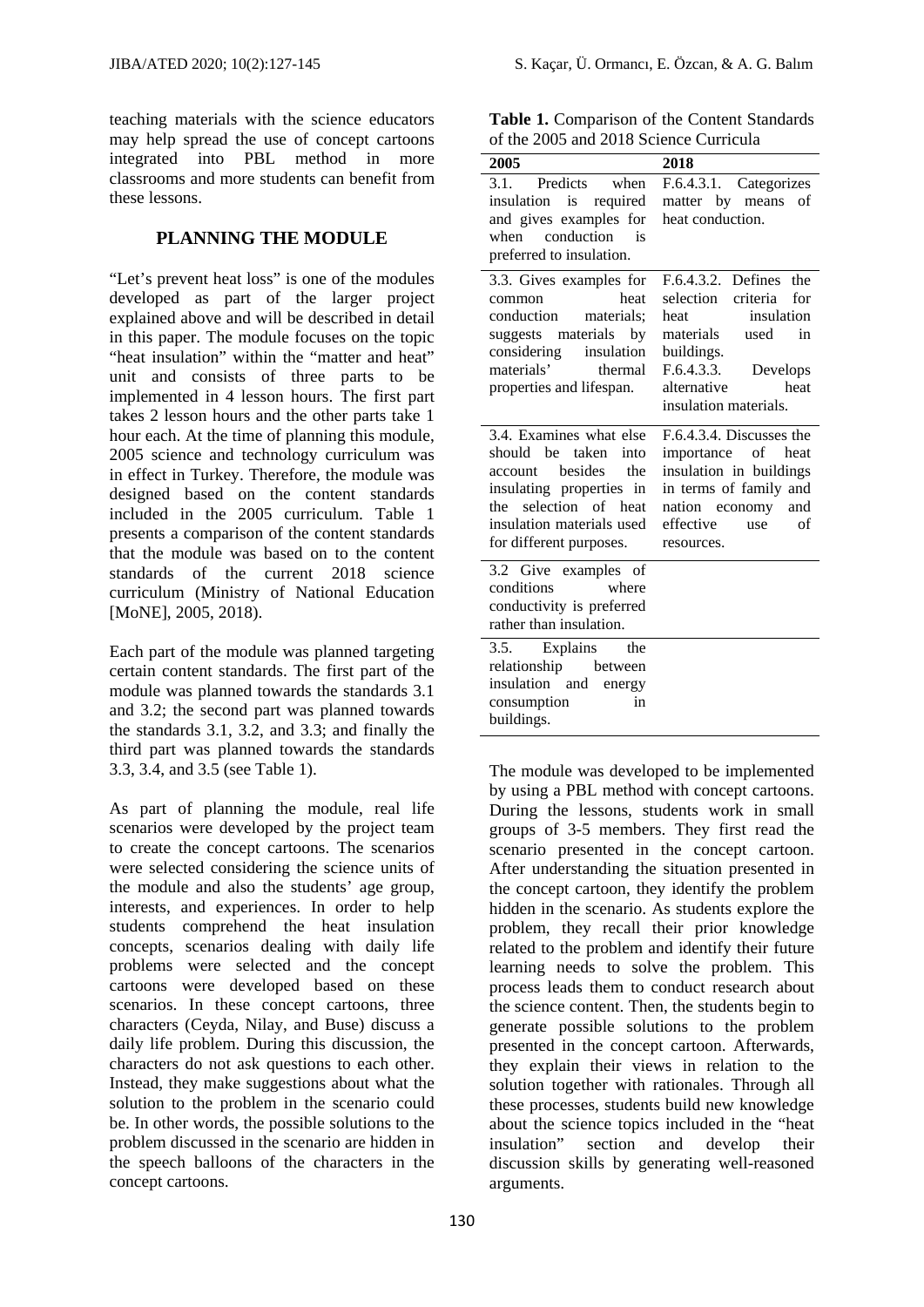The module titled "Let's prevent heat loss" was taught by the project teachers. The teaching approach used by the teachers was similar to each other since they all participated in the project workshops and worked with the project team closely during the implementation process. In the following section, a typical implementation session will be described. The authors observed the module lessons in different classrooms and took field notes. The implementation process will be explained in detail to give the reader a clear picture about the learning environment created by the module. The worksheets of the module are given in Appendix 1.

In this study, semi-structured interview technique was used in order to learn the students' views about the module. Interviews were conducted at the end of the project with 27 students. Randomly selected three students from each of the experimental group 1 were interviewed to understand their opinions about the module. Specifically, the students were asked to compare the project lessons with their prior lessons and to explain how the module lessons influenced their learning. All necessary legal permissions were obtained prior to data collection.

# **IMPLEMENTING THE MODULE**

# **The First Session**

The students are introduced to the first scenario given in Figure 1. Students read the scenario and discuss what it is about.

*One evening, Ceyda, Nilay, and Buse meet for their friend Sıla's birthday. They prepare delicious meals, desserts, and icecream, and they begin to wait for Sıla to come. Suddenly, the lights turn off and they panic. Sıla is supposed to come an hour later. Ceyda says to Nilay and Buse, "Oh my God! This is an electric oven, and the meals will get cold until the power is back on". The three friends begin to argue about what to do for keeping the meals warm/hot.* 

# **Figure 1.** The First Scenario

The teacher asks "What is/are the problem(s) in this scenario?" Students share their ideas.

With the guidance of the teacher, the class agrees to answer the following two problems "What can be done to keep the meals hot? (Problem 1)" "What might be the reason for the meals to get colder? (Problem 2)" Next, the students are encouraged to identify what knowledge they need to solve the problem. The students are asked "What knowledge do we need to solve the problem of Ceyda and her friends?" The students may respond with the following ideas: "Where and how the materials of insulation can be used", "What the materials of insulation are", and "What insulation is." At this stage of the lesson, the students are expected to think about and discuss which heat insulation materials can be used in order to solve the problem in the scenario and how heat can be preserved as a group.

In PBL, it is important for students to build new knowledge on their prior knowledge through internal connections. To help students make this connection, the teacher asks "What do we know about the heat insulation?" Some expected answers for this question could be "Heat is a type of energy.", "The heated particles move faster.", "There is a heat exchange between hot and cold substances.", "There are temperature changes during heating and cooling processes." and "Matter is composed of particles." At this stage, the teacher reminds that they need to find a solution to the initial problem of preserving heat. And, they need more knowledge on heat insulation. The students are guided to do some research on the topic. They read related text and exchange ideas with each other. As students conduct research on the topic, they propose solution methods for the initial problems. Each group proposes solutions with supporting details. Then, they present their solutions to the whole class. Figure 2 and 3 show example solutions that might be expected from the students.

*What can Ceyda and her friends do to keep the meals hot? In order to prevent the meals get colder, materials which have heat insulation features can be used. Due to these materials, the heat transfer decreases. Therefore, the meals still lose heat but heat loss occurs in a longer period.*

**Figure 2.** A Solution to the Problem 1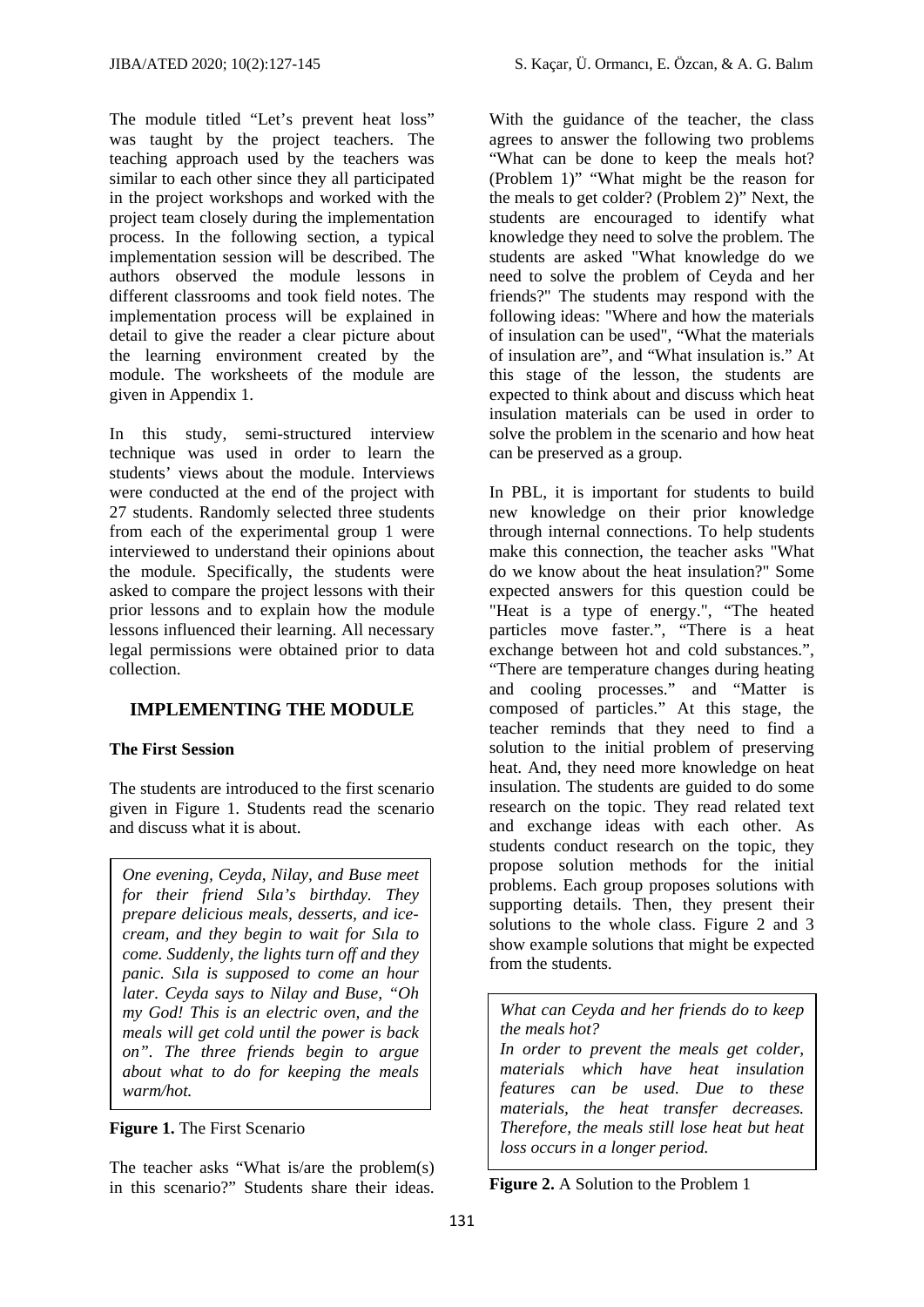*What might be the reason for the meals to get colder?* 

*The materials whose temperatures are different exchange heat until their temperatures are equal to each other. Heat exchange between the substances is always from the hotter one to the colder one. Hot meals give off heat to the atmosphere because they are hotter than the atmosphere. This process continues until the temperature of the meal is equal to that of the atmosphere they are in. For this reason, hot meals become colder by losing heat*.

**Figure 3.** A Solution to the Problem 2

As a follow up activity, the concept cartoon in Figure 4 is shown to the students. A larger version of the concept cartoons is given in Appendix 1. Student groups are asked to decide which character's argument is scientifically more valid and provide a justification for their choice.



**Figure 4.** Concept Cartoon 1

Each group shares their answers with the whole class. Then, the students complete the Activity 1 in order to reach a conclusion for the concept cartoon 1.

# *Activity 1: Let's Keep the Heat!*

The following materials are needed for this activity: metal container, glass container, porcelain pot, thermometer, and heater. The instructor gives the groups a metal bowl, a glass bowl, a porcelain bowl, and boiled hot water (students are warned about the temperature of the water). The students are asked to clean the pots with hot water by rinsing them, to add equal amounts of hot water to the pots, to measure the temperature

of the hot water in the pots with a thermometer, and to record the temperatures in their notebooks. Students are asked to make predictions about how the water temperatures in the containers will change after 10 minutes and compare their predictions with the measurement results.

With the experience and knowledge gained from completing the activity 1, the students discuss about the concept cartoon 1 again. A possible explanation about which character's argument is valid is as follows:

We think that Nilay's answer makes more sense because the containers made of earthenware such as porcelain can be good heat insulators. The distance between the particles of materials which are heat insulators is longer than the distance between the particles of materials which are heat conductors. For this reason, these materials slow down the heat flow. As a result, hot dishes such as soup which is put in earthware pots gets colder in a longer period of time.

# **The Second Session**

The second part of the module starts in the third lesson. In this part, the scenario in Figure 5 is given to students.

*Ceyda, Nilay, and Buse take the necessary precautions to keep the meals warm. Sıla, on the other hand, calls her friends and says that she will be late for an hour because of the traffic. There is still power outage. Buse checks the ice cream boxes in the fridge and sees that they begin to melt. Buse says to Nilay and Ceyda "Oh my God! Ice cream will melt until the power is back!" Three friends begin to argue about what to do to prevent the ice cream from melting.* 

# **Figure 5.** The Second Scenario

Similar to the first session, the class discusses about the problem in this scenario. Students are expected to define the problem in the scenario as "What can be done to prevent the ice cream from melting? (Problem 3)" After this stage, the lesson continues same as in session 1. Students discuss the questions given in part 2 of the module with their group mates (See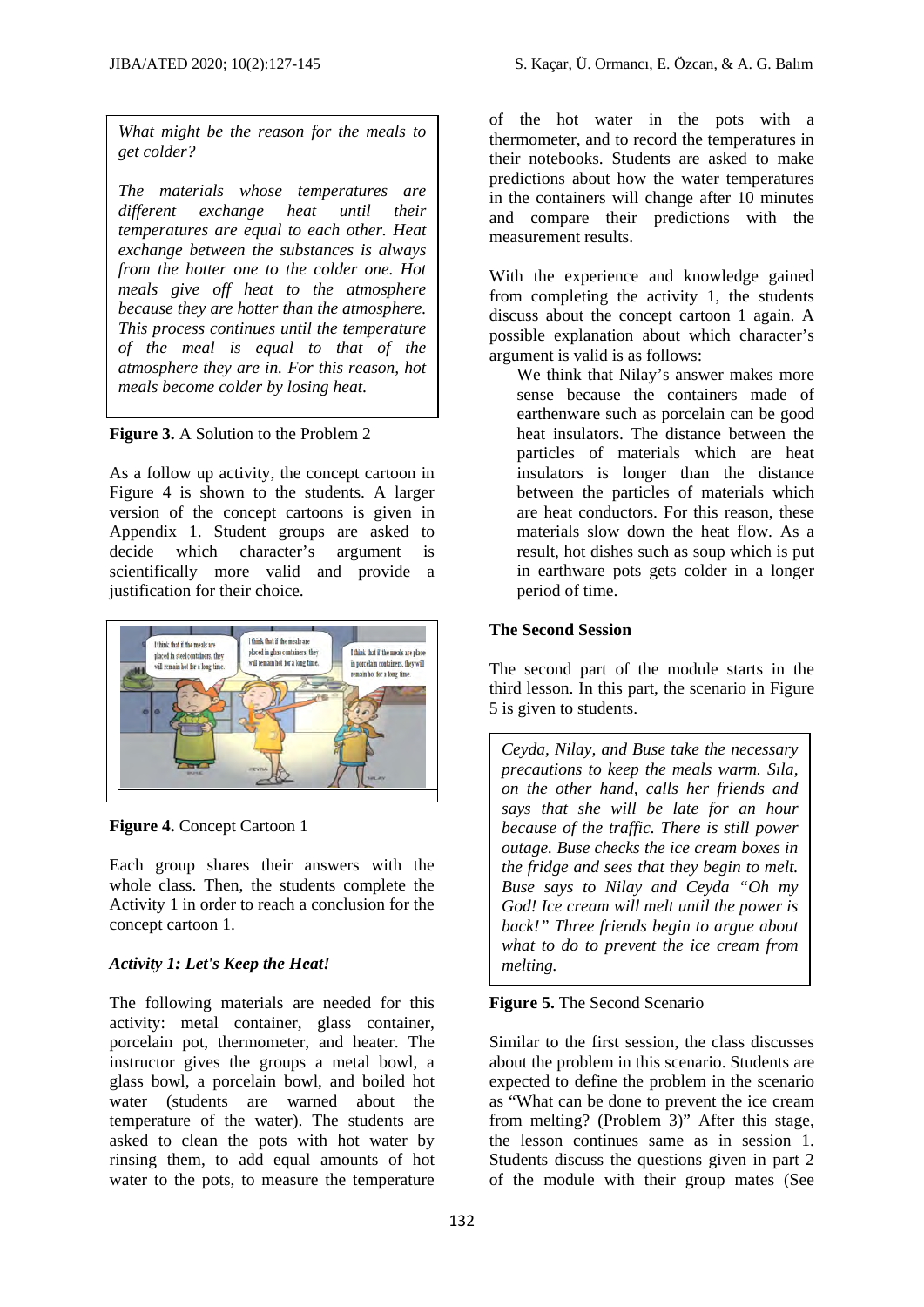Appendix 1). For the question "What knowledge do we need to solve this problem?", the students may give the following answer: "We can solve the problem by researching what kinds of materials are used for heat insulation." Regarding the question "What do we know?" expected answers may include "We know that heat is a type of energy.", "There is a heat exchange between substances whose temperatures are different.", "Heat insulation materials slow down the heat flow between the substances whose temperatures are different." A solution for the initial problem in this session is given in Figure 6.

*What can be done to prevent the ice cream from melting?* 

*Insulation materials decrease heat loss by slowing down the heat flow from inside to outside or from outside to inside of the surface it covers. Therefore, the temperature of ice cream is preserved much better*.

**Figure 6.** A Solution to the Problem 3

As a follow up task, the concept cartoon in Figure 7 is given to students. The groups are asked to decide which character's argument is scientifically more valid and provide a justification for their choice.



**Figure 7.** Concept Cartoon 2

Students are expected to discuss about the concept cartoon and provide a well-thought-out explanation for whose idea they agree with. They complete the Activity 2 in order to reach a conclusion for the concept cartoon 2.

# *Activity 2: Racing Ice Cubes*

The following materials are needed for this activity: ice cubes, wool fabric, cotton fabric, nylon, and beaker. The teacher distributes three 50 ml beakers to each group, puts ice cube in each beaker, and asks students to wrap one beaker with wool fabric, one beaker with cotton fabric, and one beaker with nylon. The groups should wait and observe the melting ice cubes. In the mean time, the teacher asks students to make predictions about what will happen to ice cubes, which ice cubes will melt faster and which ice cubes will melt slowly. Then, the students unwrap the wool fabric, cotton fabric, and nylon, inspect the ice cubes, compare their observations with the predictions, and write down their thoughts in the notebooks.

At the end of activity 2, students turn back to the concept cartoon 2 and finalize their conclusion. A possible explanation can be as follows:

We think that Buse's suggestion is more meaningful. The reason is that the temperature of the ice cream box covered by a woolen jacket is different from the temperature of the weather outside. The temperature of the weather is a little higher than the ice cream box covered by the jacket. So, there will be a heat exchange between the substances which have different temperatures. Heat exchange occurs from the hot substance to the cold one. As a result, the ice cream can remain for long without melting because heat flow into the ice cream which is well insulated from outside will be lower.

# **The Third Session**

So far, the students have learned that heat insulation helps preserving the current heat. They will apply this knowledge to a new situation in the third session. It takes 1 lesson hour to complete this part of the module. The lesson starts with discussing the scenario in Figure 8.

The students might suggest the following questions as the problems that arise from this scenario: "What types of thermal insulation materials are used in houses?", "What are the benefits of heat insulation? (Problem 4)" For the question "What knowledge do we need to solve this problem?" the students may give the following answers: "Common thermal insulation materials", "How heat insulation is done in buildings", "Where the insulation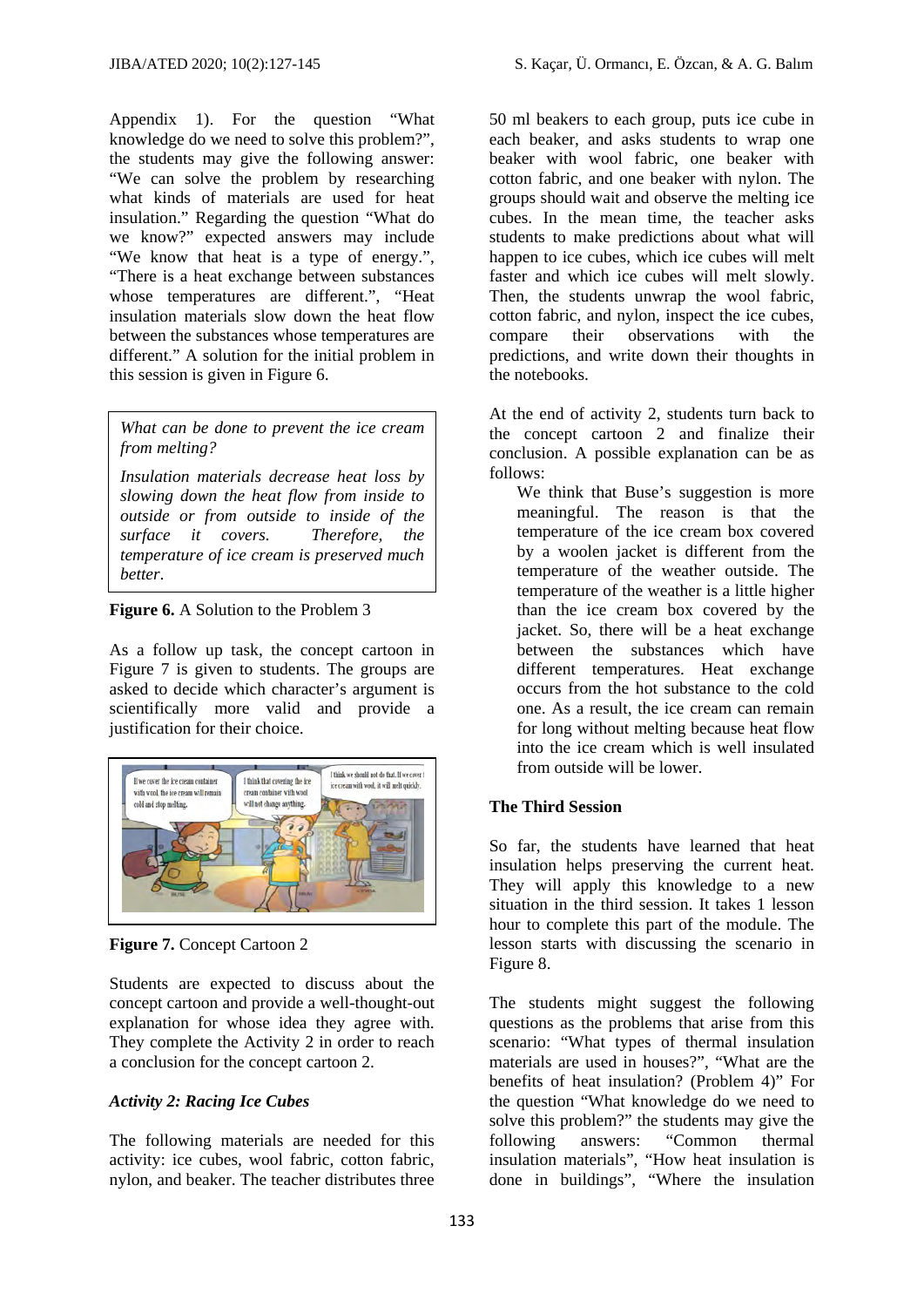materials are used in buildings", and "We can investigate the benefits of heat insulation."

*Ceyda and her friends preserved the food and ice cream until the power is back on. 15 minutes after the electricity is back on, Sıla arrived at the house. Meals, ice creams, and birthday cakes were eaten with pleasure. The four friends were engaged in a long conversation. Ceyda told her friends that she should prepare her house for winter by insulating. They started a conversation about the benefits of insulating the house.* 

#### **Figure 8.** The Third Scenario

Regarding the question "What do we know?" the students shared their knowledge about double glazing on the windows of the houses, wood window frames, sponge used under the doors and windowsills, glass wool on roofs, and styrofoam inside the walls. A solution for the initial problem in this session is given in Figure 9.

*What are the benefits of heat insulation?* 

*It prevents heat loss in winter and heat flow from outside to inside in summer. Heat insulation reduces energy consumption.* 



Similar to the first two sessions, a concept cartoon is shown to the students and they are asked to decide which character they agree with. The concept cartoon is given in Figure 10.



**Figure 10.** Concept Cartoon 3

Students discuss in their groups, decide with whom they agree, and suggest a justification for their decision. In this process, students

conduct research about the topic. A sample justification could be as follows:

We agree with Sıla because heat insulation in buildings prevents heat flow between the air inside the house and the air outside. Since the heat loss is not much in the winter months, heaters will be used less to heat the house, so energy consumption will reduce. Similarly, in the summer months, since the heat flow from outside to inside decreases, the air conditioners will work less and energy consumption will again reduce. Heat insulation also has a relationship with global warming. Since less energy will be spent with heat insulation, energy consumption will decrease. Power plants emit significant carbon dioxide gas into the atmosphere while generating energy. Heat rays reflected from the earth to the atmosphere are held by greenhouse gases such as carbon dioxide and cause the earth's temperature to rise.

With session 3, all parts in the module are completed. At the end of the module, students are asked to assess their own learning as well as their peers' learning throughout the module lessons using the "Self assessment form" and "Peer assessment from" given in Appendix 2.

# **FINDINGS**

In this part, the students' views about the concept cartoons integrated into PBL are presented. During the interview, three openended questions were asked to the students. When the answers to the first question "How would you compare the Matter and Heat unit lessons to the lessons of previous science units?" were examined, it was found that the students identified important differences between the two types of lessons. Students expressed this difference with sentences such as "Of course it was different, because we were engaged in activities with the module lessons. In the previous lessons, we were mainly taking notes in our notebooks." and "There were concept cartoons. In previous lessons, there were some experiments in the textbook, we were doing them."

The second question was "What do you think about the tasks in the Matter and Heat unit?" Students' responses included "Very good,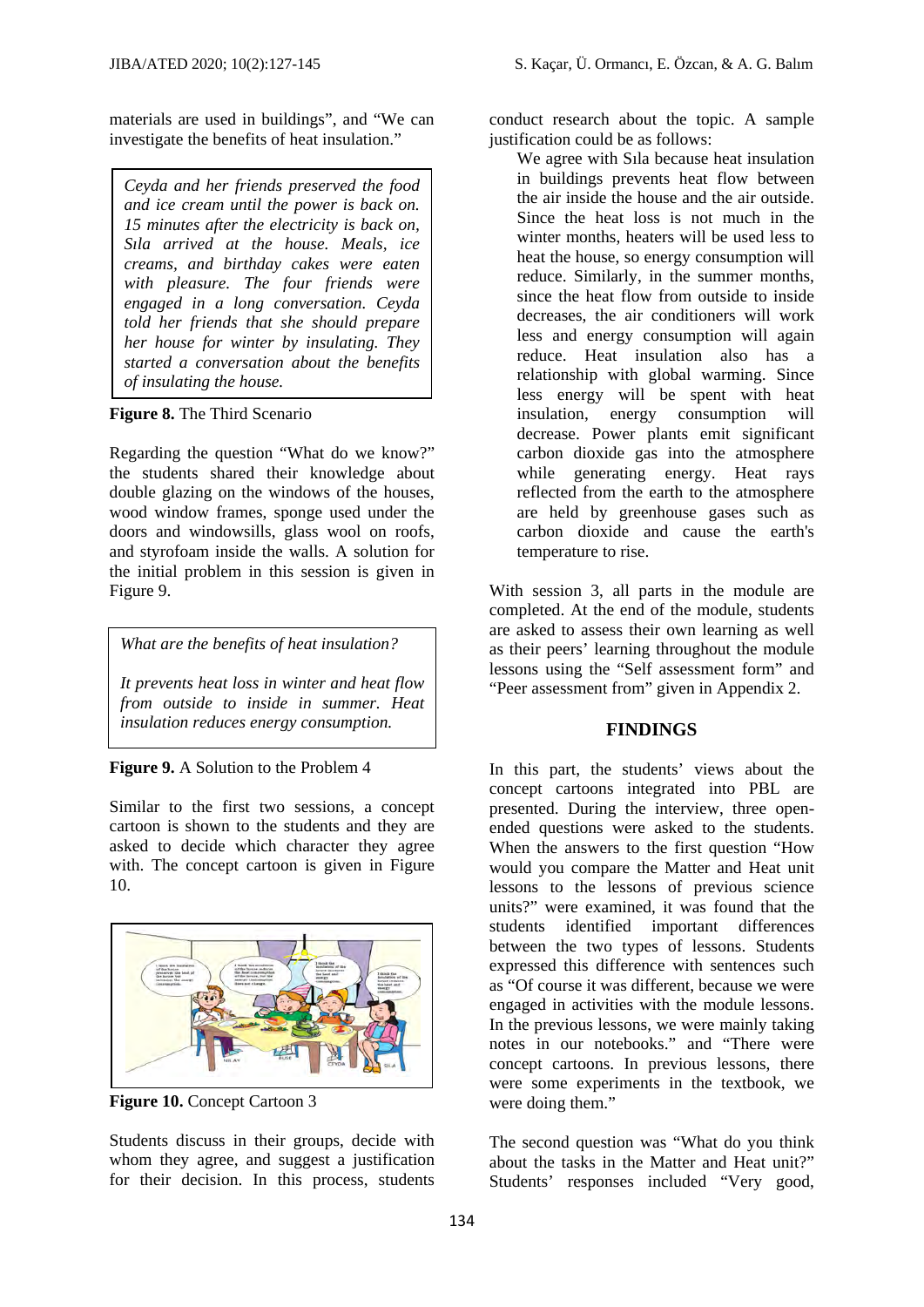JIBA/ATED 2020; 10(2):127-145 S. Kaçar, Ü. Ormancı, E. Özcan, & A. G. Balım

concept cartoons were very interesting. There were interesting characters.", "Studying with concept cartoons was a pleasure, help me to remember what I have learned.", "Sometimes I felt confused, but it was good to find out what the problem was, we discussed what we have learned and it was also fun.", and "The issues were similar to we face in our daily life. It was about the solution of problems. That is why it helped us in our daily life. It was fun to read the scenarios and investigate the problems that we may experience in our daily lives."

The third question was "Do you think that the lessons of the Matter and Heat unit had an effect on your learning?" Typical student answers included comments such as "The lessons helped me remember the topics we had learned before. I could recall my prior knowledge, learned even more, and developed knowledge by doing experiments.", "…informed us about our daily lives, too, because in scenarios there were problems that we might face in our daily lives. We learned how we can solve these problems, and which knowledge we can seek to solve them." Analysis of students' answers to the interview questions indicates that concept cartoons integrated into PBL approach might have promoted students' motivation and meaningful learning. Students thought that they built new knowledge on their prior knowledge, related the science concepts with real life, and learned the concepts meaningfully.

# **CONCLUSION and SUGGESTIONS**

Science curriculum aims to educate science literate individuals who are able to think analytically, solve problems, make effective decisions, and work collaboratively (MoNE, 2018). Accordingly, teaching methods should engage students in problem solving, conducting research, and collaborative work. Concept cartoons integrated into PBL method is an example of such teaching methods as evidenced in the lessons described in this paper. The current implementation of the PBL method used daily life situations to increase students' motivation and to promote conceptual learning of the science concepts. The observations of the lessons by the authors and the participating students' opinions on the unit suggest that the module "Let's prevent heat loss" was implemented successfully.

The module lessons encouraged students to participate in the tasks actively, connect science concepts with real life, develop conceptual understanding, propose scientific arguments, and work collaboratively with their groupmates.

The findings of this study corroborate previous research findings. For example, Inel and Balım (2013) found that science lessons involving concept cartoons integrated into PBL encourage students to learn meaningfully while enjoying and help them to participate in the lessons actively. In addition, the related literature suggests that PBL approach develops students' individual and group work skills, helps them to learn conducting research, and promote meaningful learning (Barron & Darling-Hammond, 2008; Herron & Major, 2004; Hsieh & Knight, 2008). Similarly, concept cartoons encourage students to propose and defend arguments, make logical predictions, and improve critical thinking skills (Birişçi et al., 2010; Cengizhan, 2011). Parallel to the previous research, the current study in which both PBL and concept cartoons are used together may increase students' motivation and interest towards science, promote meaningful and long-term learning, and help relating science knowledge with daily life.

In conclusion, we suggest that integrating concept cartoons into PBL method is an effective teaching approach in science lessons. This method could be used in other disciplines or in other science units. Future endeavors in this area might focus on preparing books that include sample concept cartoons or designing websites that illustrate the application of this teaching method in classroom.

# **REFERENCES**

- Akbaş, E. E., & Kılıç, E. (2019). Evaluation of the use of concept cartoon activities in teaching the translation concept from students' perspectives. *Journal of Education and Training Studies*, *8*(1), 1- 13.
- Allen, R. (2006). *Priorities in practice: The essentials of science, grades K-6: Effective curriculum, instruction, and assessment*. Association for Supervision and Curriculum Development.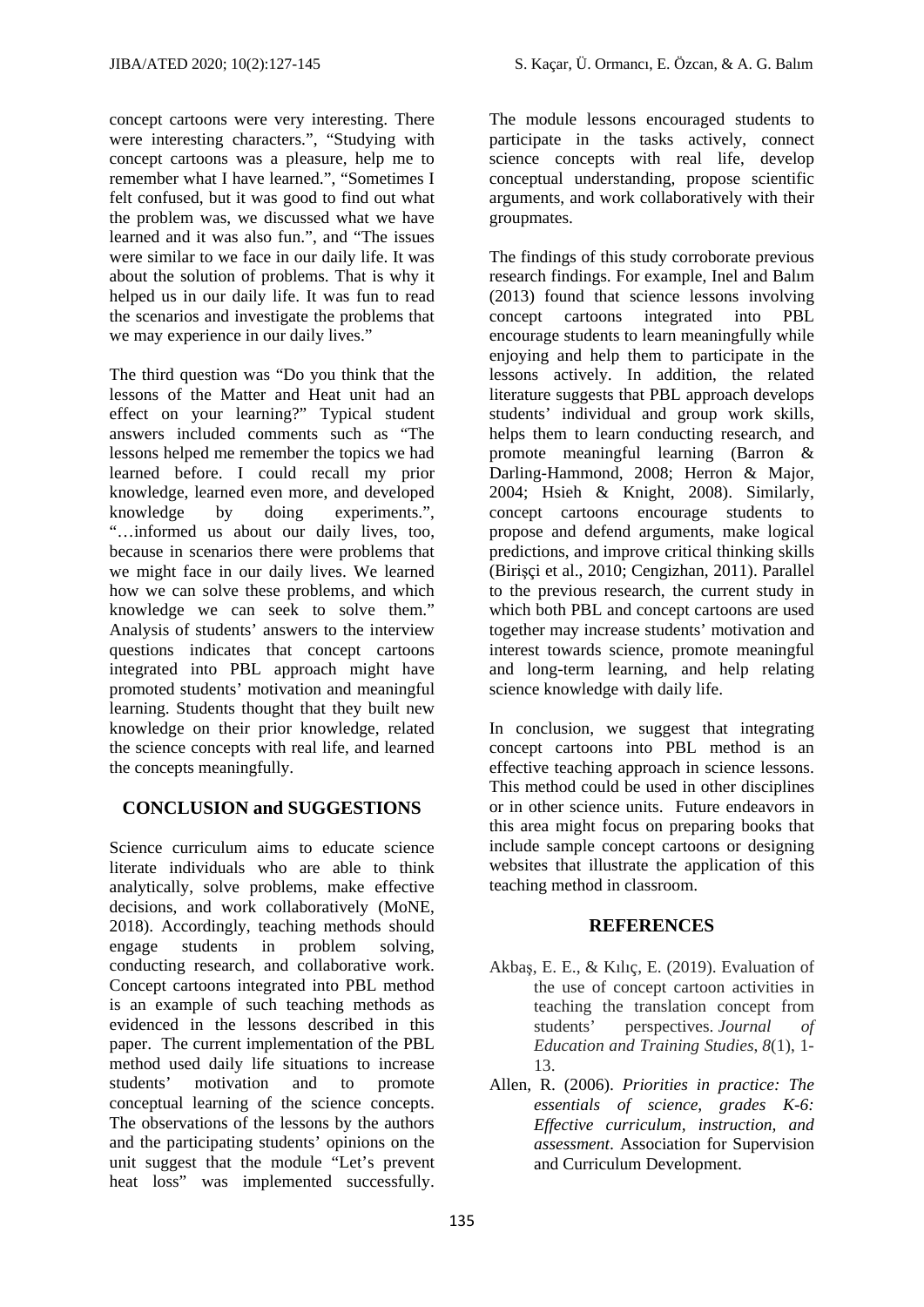- Arts, J. A. R., Gijselaers, W. H., & Segers, M. S. R. (2002). Cognitive effects of an authentic computer-supported, problembased learning environment. *Instructional Science, 30*(6), 465-495.
- Atan, H., Sulaiman, F., & Idrus, R. M. (2005). The effectiveness of problem-based learning in the web based environment for the delivery of an undergraduate physics course. *International Education Journal, 6*(4), 430-437.
- Balım, A. G., Deniş-Çeliker, H., Türkoğuz, S., Evrekli, E., & İnel-Ekici, D. (2015). The effect of concept cartoons-assisted problem-based learning method on conceptual understanding levels and problem solving skill perceptions of students. *Journal of Turkish Science Education*, *12*(4), 53-76.
- Balım, A. G., İnel-Ekici, D., & Özcan, E. (2016). Concept cartoons supported problem based learning method in middle school science classrooms. *Journal of Education and Learning*, *5*(2), 272-284.
- Balim, A. G., Turkoguz, S., Ormanci, U., Kacar, S., Evrekli, E., & Ozcan, E. (2014). Teachers' views about problembased learning through concept cartoons. *Journal of Baltic Science Education*, *13*(4), 458-468.
- Barron, B., & Darling-Hammond, L. (2008). *Teaching for meaningful learning: A review of research on inquiry-based and cooperative learning.* Book excerpt. George Lucas Educational Foundation. https://eric.ed.gov/?id=ED539399
- Berkel, H. J. M. V., & Schmidt, H. G. (2000). Motivation to commit oneself as a determinant of achievement in problembased learning. *Higher Education, 40*(2), 231-242.
- Birişçi, S., Metin, M., & Karakaş, M. (2010). Pre-service elementary teachers' views on concept cartoons: A sample from Turkey. *Middle-East Journal of Scientific Research,5*(2), 91-97.
- Cengizhan, S. (2011). Prospective teachers' opinions about concept cartoons integrated with modular instructional design. *Education and Science, 36*(160), 93-104.
- Chung, J. C. C., & Chow, S. M. K. (2004). Promoting student learning through a student-centered problem-based learning

subject curriculum. *Innovations in Education and Teaching International, 41*(2), 157-168.

- Coll, R. K., France, B., & Taylor, I. (2005). The role of models/and analogies in science education: Implications from research. *International Journal of Science Education, 27*(2), 183-198.
- Fidan, M., & Tuncel, M. (2019). Integrating augmented reality into problem based learning: The effects on learning achievement and attitude in physics education. *Computers & Education*, *142*, article 103635.
- Herron, J. F., & Major, C. H. (2004). Community college leaders' attitudes toward problem based learning as a method for teaching leadership community college. *Journal of Research and Practice,* 28, 805–821.
- Hmelo, C. E. (1998). Problem-based learning: Effects on the early acquisition of cognitive skill in medicine. *The Journal of the Learning Sciences*, *7*(2), 173-208.
- Hsieh, C., & Knight, L. (2008). Problem-based learning for engineering students: An evidence-based comparative study. *The Journal of Academic Librarianship*, *34*(1), 25-30.
- Inel, D., & Balim, A. G. (2013). Concept cartoons assisted problem based learning method in science and technology teaching and students' views. *Procedia-Social and Behavioral Sciences, 93*, 376-380.
- Jamal, S. N. B., Ibrahim, N. H. B., & Surif, J. B. (2019). Concept cartoon in problembased learning: A systematic literature review analysis. *JOTSE: Journal of Technology and Science Education, 9*(1), 51-58.
- Kaçar, S. (2012*). The effects of problem based learning method integrated visual arts on students academic achievements, scientific creavities and attitudes towards science teaching with art activities* [Unpublished master's thesis]. Dokuz Eylül University**.**
- Kaçar, S. (2019). *Investigating the effects of argument-driven inquiry method in science course on students' epistemological beliefs, metacognitive skills and levels of conceptual understanding* [Unpublished dissertation]. Dokuz Eylül University.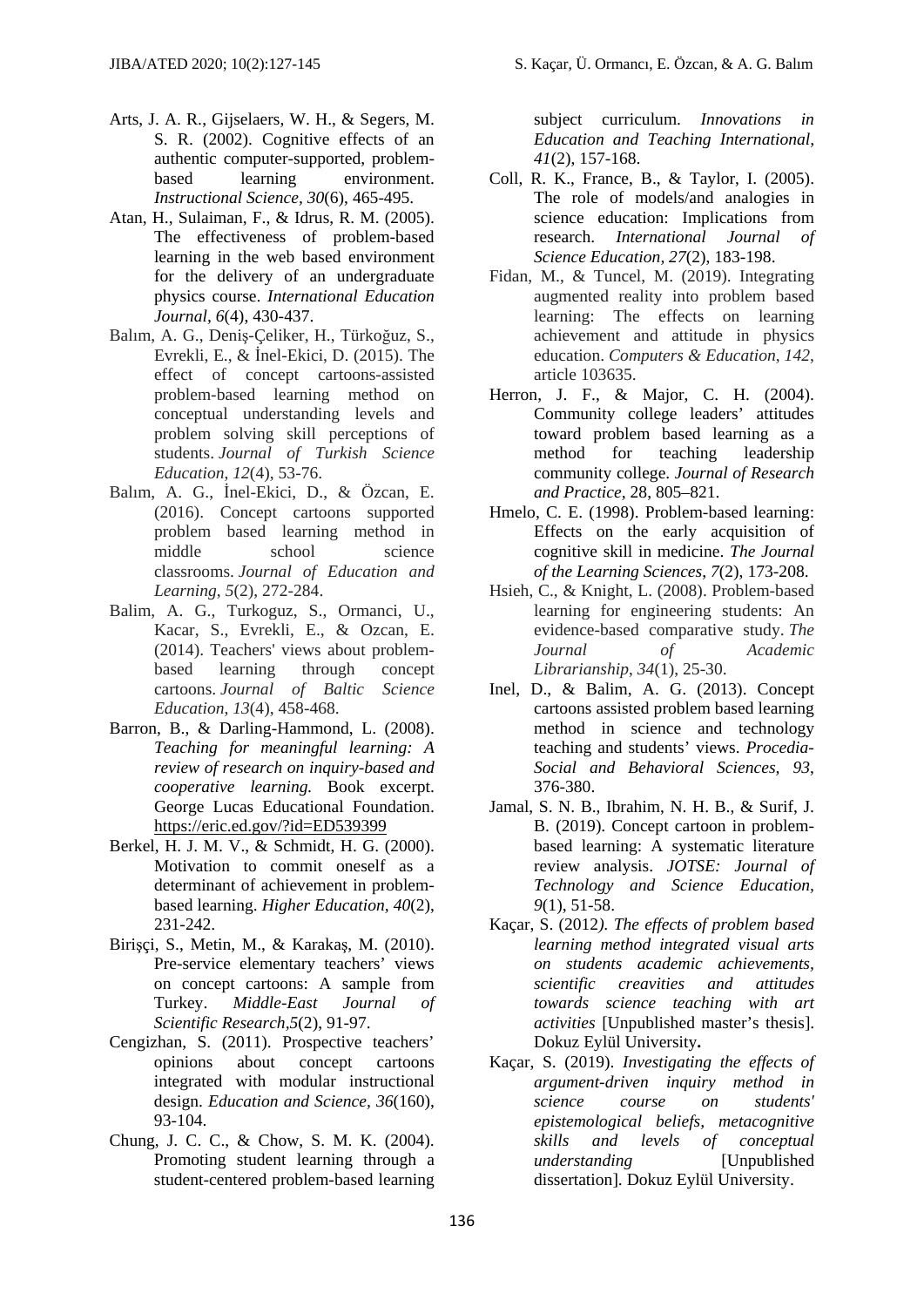- Keogh, B., & Naylor, S. (2000). Teaching and learning in science using concept cartoons: Why Dennis wants to stay in at playtime. *Australian Primary and Junior Science Journal, 16*(3), 10-14.
- Malmia, W., Makatita, S. H., Lisaholit, S., Azwan, A., Magfirah, I., Tinggapi, H., & Umanailo, M. C. B. (2019). Problembased learning as an effort to improve student learning outcomes. *International Journal of Scientific & Technology Research, 8*(9), 1140-1143.
- Ministry of National Education. (2005). *İlköğretim fen ve teknoloji dersi 4. ve 5. sınıflar öğretim programı [Primary schools science and technology education program for grades 4 and 5].* Author.
- Ministry of National Education. (2018). *Fen bilimleri dersi öğretim programı (ilkokul ve ortaokul 3, 4, 5, 6, 7 ve 8. sınıflar) [Primary and middle school science course curriculum (3, 4, 5, 6, 7 and 8th grades)].* http://mufredat.meb.gov.tr/ProgramDeta

y.aspx?PID=325

- Ormancı, Ü. (2018). *Investigating the effectiveness of web-assisted science material on guided inquiry approach: A case of z-book* [Unpublished dissertation]. Uludağ University.
- Özcan, E., Ormancı, Ü., Kaçar, S., & Balım, A. G. (2017). The relationship between elementary students' problem solving and inquiry learning skills. *Journal of Theoretical Educational Science/Kuramsal Eğitim Bilim Dergisi*, *10*(4), 432-440.
- Özyılmaz-Akamca, G., Ellez, A. M., & Hamurcu, H. (2009). Effects of computer aided concept cartoons on learning outcomes. *Procedia Social and Behavioral Sciences*, *1*(1), 296-301.
- Özdemir, E., & Eryılmaz, A. (2019). Comics in science teaching: A case of speech balloon completing activity for heat related concepts. *Journal of Inquiry Based Activities, 9*(1), 37-51. http://www.ated.info.tr/index.php/ated/is sue/view/18
- Saputra, M. D., Joyoatmojo, S., Wardani, D. K., & Sangka, K. B. (2019). Developing critical-thinking skills through the collaboration of jigsaw model with problem-based learning model. *International Journal of Instruction*, *12*(1), 1077-1094.
- Savery, J. R. (2006). Overview of problembased learning: Definitions and distinctions. *The Interdisciplinary Journal of Problem-based Learning, 1*(1), 9-20.
- Varlı, B., & Uluçınar-Sağır, Ş. (2019). The effect of inquiry-based teaching on secondary school students' science success, questioning perception and metacognitive awareness. *Gazi University Journal of Gazi Educational Faculty (GUJGEF)*, *39*(2), 703-725.
- Woolman, C. (2019). 'Mindreading' from primary science: Using concept cartoons to develop theory of mind in 5–6-yearolds–a pilot study. *Education 3- 13*, *47*(4), 395-409.
- Yaman, F. (2019). Investigation of multiple levels of representations in students' written argument using virtual chemistry laboratory. *Elementary Education Online*, *18*(1), 207-225.
- Yilmaz, M. (2020). Impact of instruction with concept cartoons on students' academic achievement in science lessons. *Educational Research and Reviews*, *15*(3), 95-103.

# **Citation Information**

Kaçar, S., Ormancı, Ü., Özcan, E., & Balım, A. G. (2020). Concept cartoon samples integrated into problem based learning in a science course. *Journal of Inquiry Based Activities, 10*(2), 127-145. http://www.ated.info.tr/index.php/ated/issue/view/21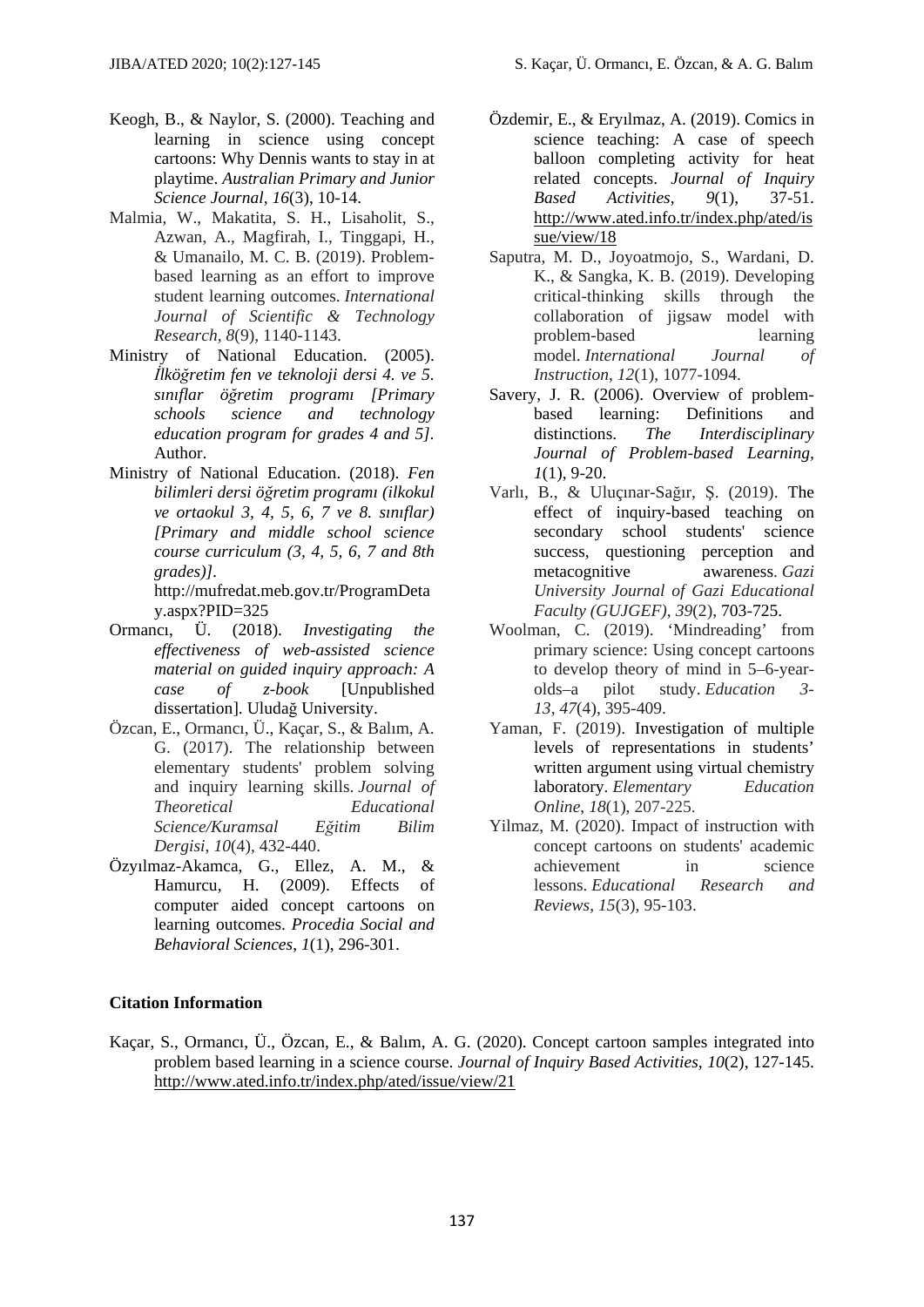### Appendix 1

#### "Let's Prevent Heat Loss" Module Worksheets

#### The First Session

Scenario: *One evening, Ceyda, Nilay, and Buse meet for their friend Sıla's birthday. They prepare delicious meals, desserts, and ice-cream, and they begin to wait for Sıla to come. Suddenly, the lights turn off and they panic. Sıla is supposed to come an hour later. Ceyda says to Nilay and Buse, "Oh my God! This is an electric oven, and the meals will get cold until the power is back on". The three friends begin to argue about what to do for keeping the meals warm/hot.* 

**1.** What is/are the problem(s) in the scenario?

**2.** What knowledge do we need to solve the problem of Ceyda and her friends?

**3.** What do we know?

**4.** What can be done to keep the meals hot?

**5.** What is the solution to the initial problem? Explain.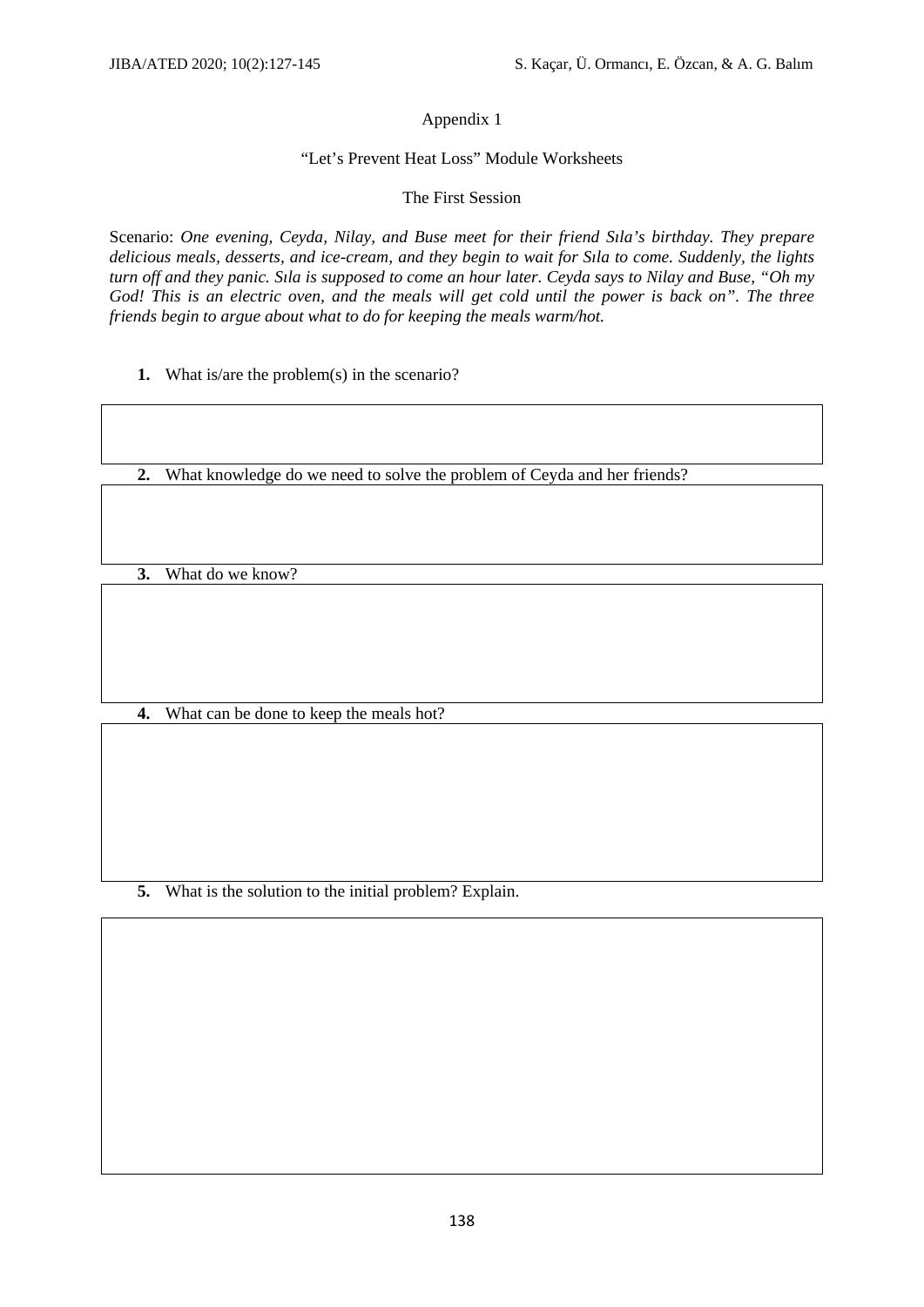

*Which character's argument is scientifically more valid? Put an (x) into the box of the person you agree with. Provide a justification for your choice in the space below.* 

 *Buse ( ) Ceyda ( ) Nilay ( )*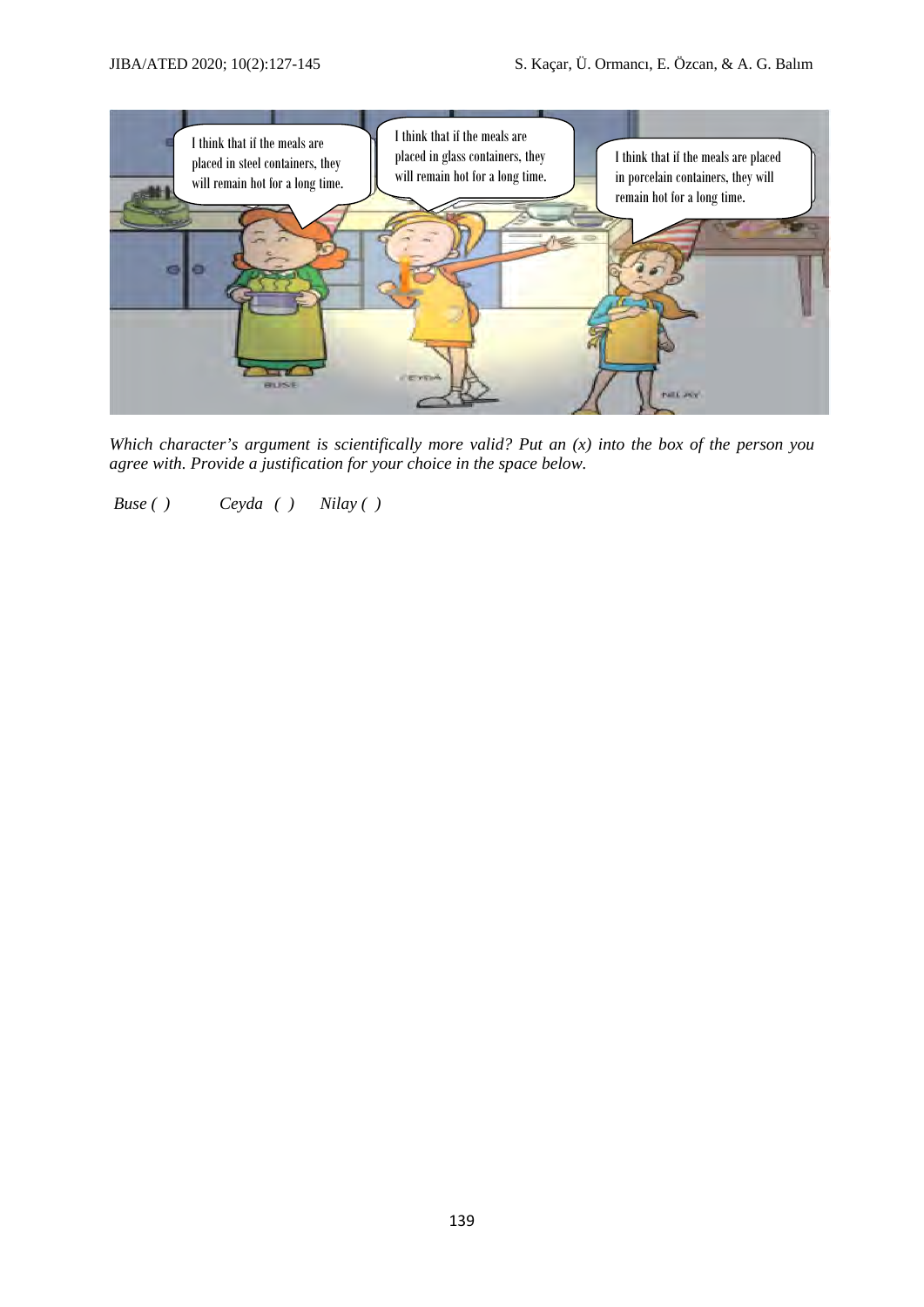#### The Second Session

Scenario: *Ceyda, Nilay, and Buse take the necessary precautions to keep the meals warm. Sıla, on the other hand, calls her friends and says that she will be late for an hour because of the traffic. There is still power outage. Buse checks the ice cream boxes in the fridge and sees that they begin to melt. Buse says to Nilay and Ceyda "Oh my God! Ice cream will melt until the power is back!" Three friends begin to argue about what to do to prevent the ice cream from melting.* 

**1.** What is/are the problem(s) in the scenario?

**2.** What knowledge do we need to solve the problem of Ceyda and her friends?

**3.** What do we know?

**4.** What is your answer to the problem in the scenario? Explain.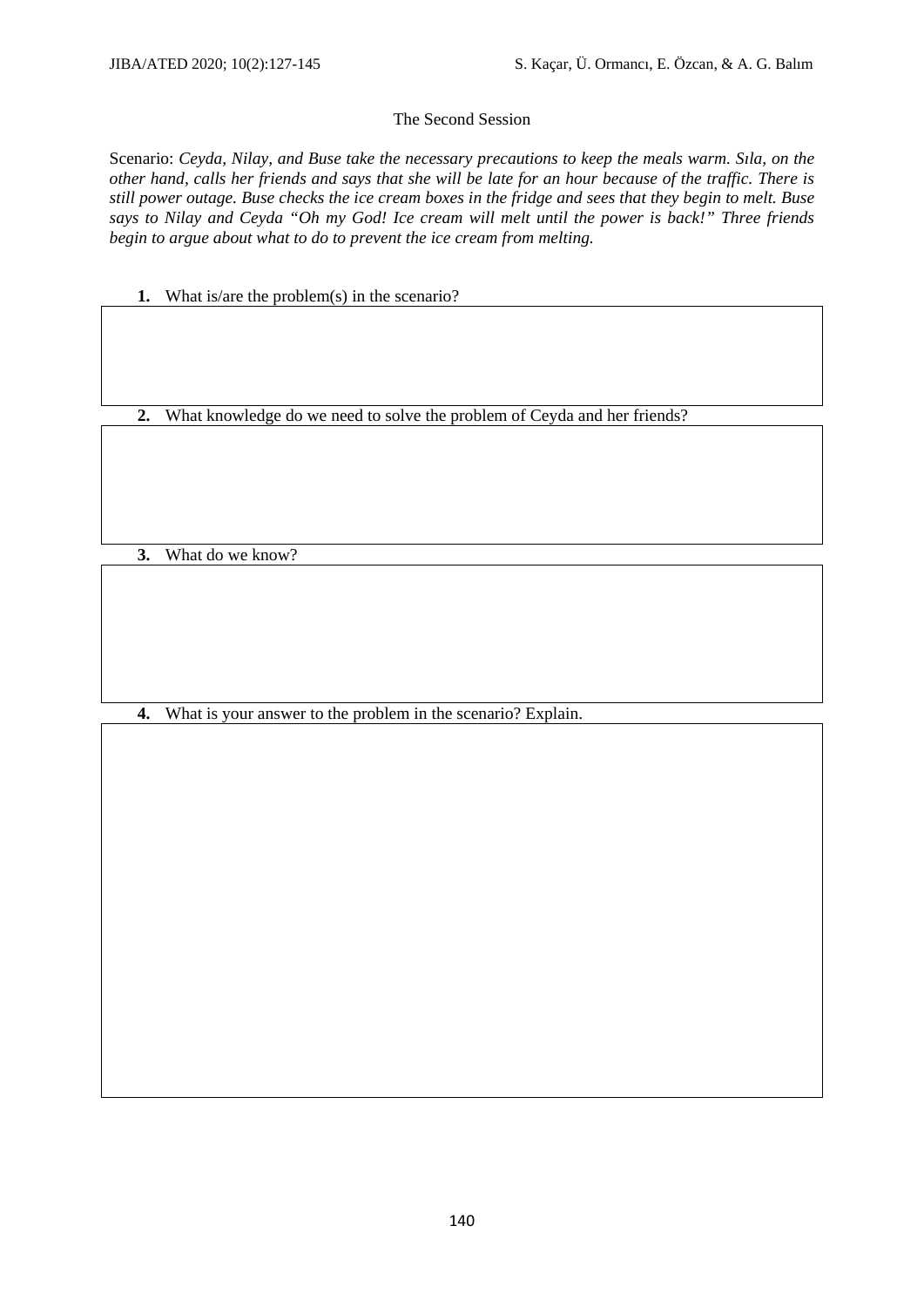

*Which character's argument is scientifically more valid? Put an (x) into the box of the person you agree with. Provide a justification for your choice in the space below.* 

 *Buse ( ) Nilay ( ) Ceyda ( )*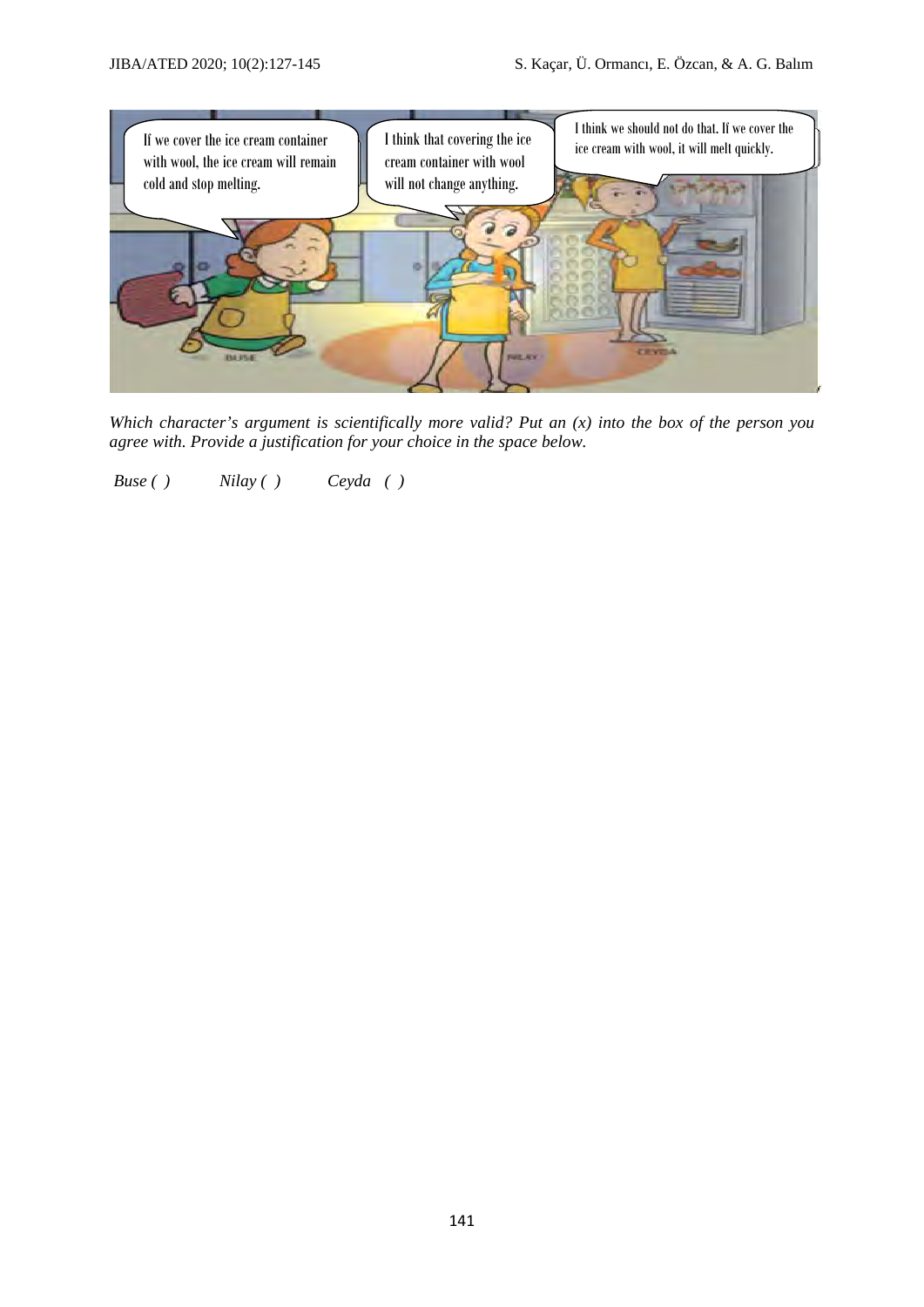#### The Third Session

Scenario: *Ceyda and her friends preserved the food and ice cream until the power is back on. 15 minutes after the electricity is back on, Sıla arrived at the house. Meals, ice creams, and birthday cakes were eaten with pleasure. The four friends were engaged in a long conversation. Ceyda told her friends that she should prepare her house for winter by insulating. They started a conversation about the benefits of insulating the house.* 

1.What are the problems that need to be addressed in the scenario?

2.What information can we investigate to solve the problem(s)?

3.What Do We Know?

4. What is your answer to the problem in the scenario? Explain.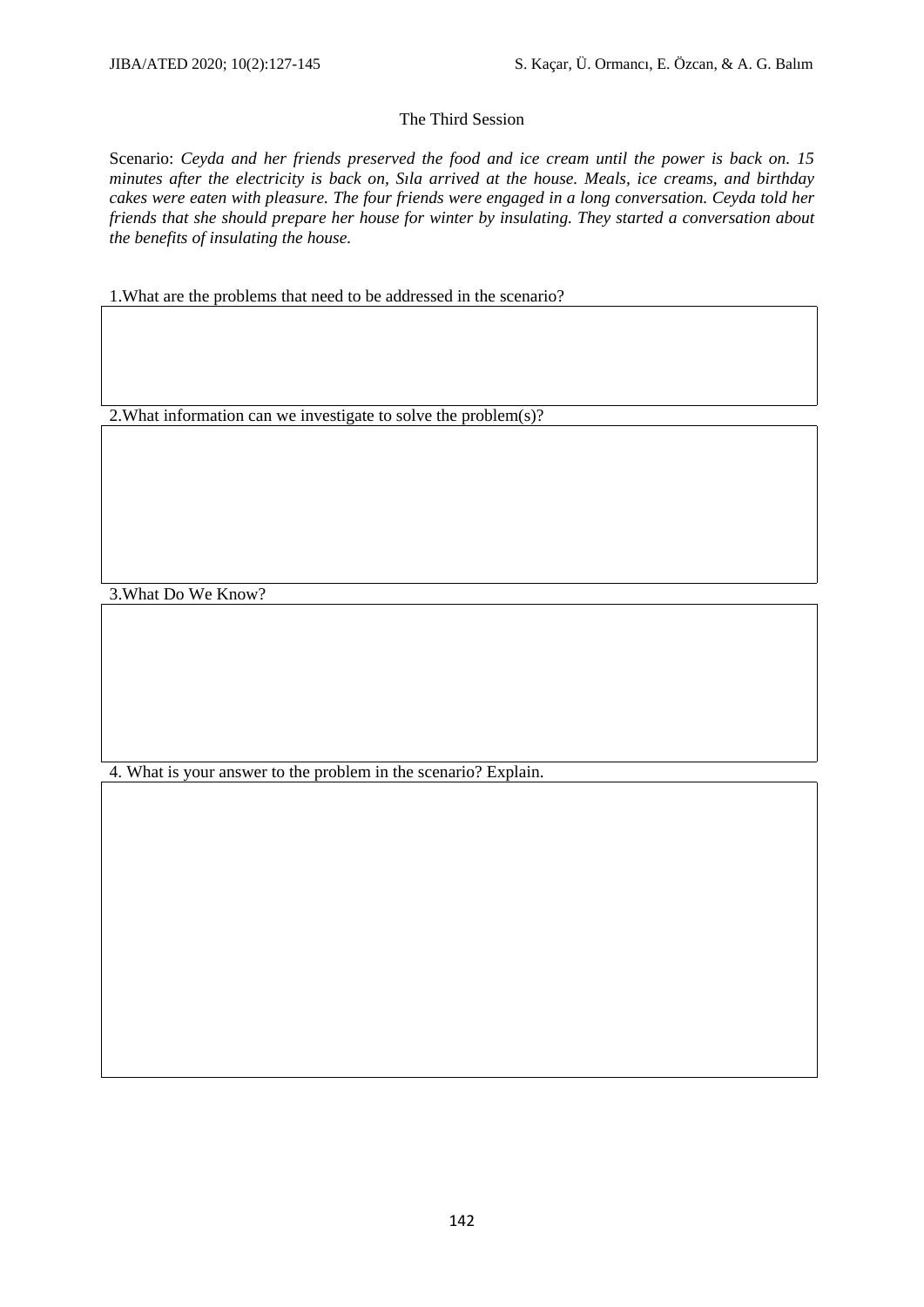

*Which character's argument is scientifically more valid? Put an (x) into the box of the person you agree with. Provide a justification for your choice in the space below.* 

 *Nilay ( ) Buse ( ) Ceyda ( ) Sıla ( )*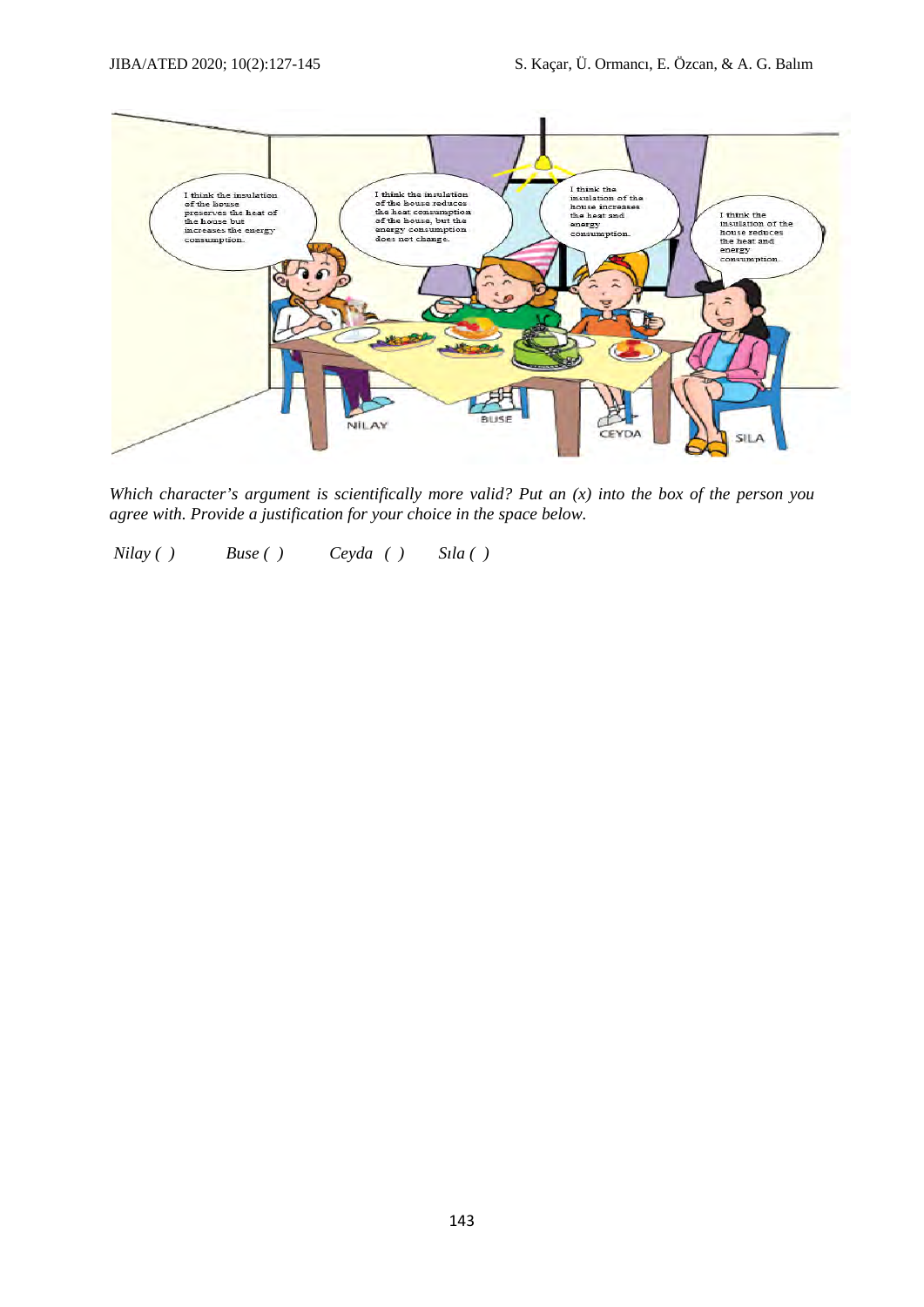#### Appendix 2

#### Assessment Forms

#### Self-Assessment Form

Name and surname : ………… Class : ………… No: …………

This form has been prepared for self-assessment. Tick the option that best reflects your work (X).

| <b>SKILLS</b>                                                  | <b>DEGREES</b> |                  |              |  |  |  |  |  |  |
|----------------------------------------------------------------|----------------|------------------|--------------|--|--|--|--|--|--|
|                                                                | <b>Always</b>  | <b>Sometimes</b> | <b>Never</b> |  |  |  |  |  |  |
| I read the scripts carefully. I have identified the problem or |                |                  |              |  |  |  |  |  |  |
| problems that need to be addressed in the scenarios.           |                |                  |              |  |  |  |  |  |  |
| I expressed what I know to solve the problem in the scenarios. |                |                  |              |  |  |  |  |  |  |
| I followed the instructions on the module. I encouraged my     |                |                  |              |  |  |  |  |  |  |
| friends without hurting them.                                  |                |                  |              |  |  |  |  |  |  |
| I supported my groupmates in their work.                       |                |                  |              |  |  |  |  |  |  |
| I asked questions when I didn't understand.                    |                |                  |              |  |  |  |  |  |  |
| I used my time wisely during my studies.                       |                |                  |              |  |  |  |  |  |  |
| I used different sources during my work.                       |                |                  |              |  |  |  |  |  |  |

#### What did I learn from this module?

…………………………………………………………………………………………………………… …………………………………………………………………………………………………………… …………………………………………………………………………………………………………… ……………………………………………………………………………………………………………

How did I help my friends in my group during this module?

Things I did during this module (what I could do, what I couldn't do, had difficulties, etc.):

# COMMENTS :